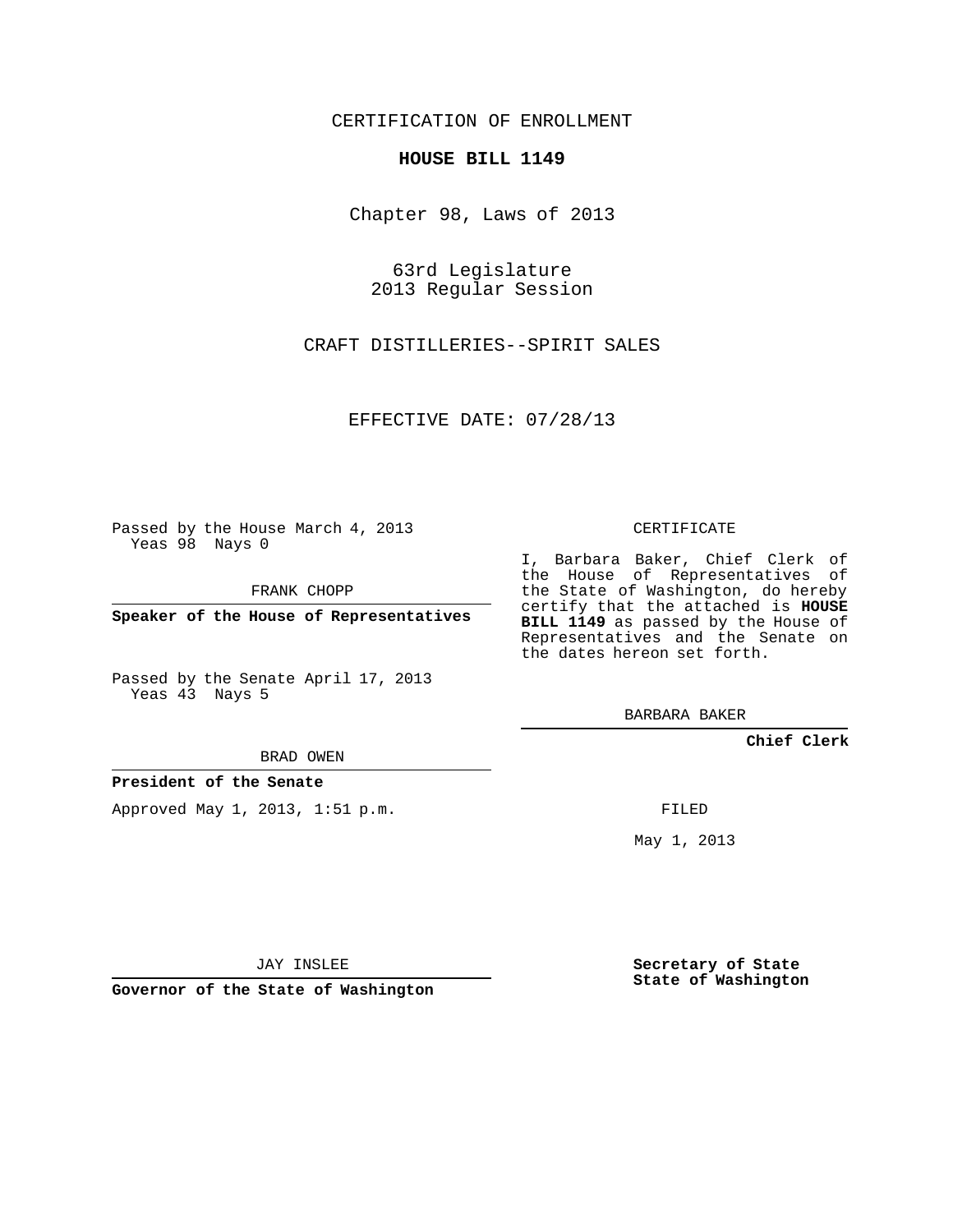## **HOUSE BILL 1149** \_\_\_\_\_\_\_\_\_\_\_\_\_\_\_\_\_\_\_\_\_\_\_\_\_\_\_\_\_\_\_\_\_\_\_\_\_\_\_\_\_\_\_\_\_

\_\_\_\_\_\_\_\_\_\_\_\_\_\_\_\_\_\_\_\_\_\_\_\_\_\_\_\_\_\_\_\_\_\_\_\_\_\_\_\_\_\_\_\_\_

Passed Legislature - 2013 Regular Session

## **State of Washington 63rd Legislature 2013 Regular Session**

**By** Representatives Hurst, Ryu, Hunt, and Santos

Read first time 01/17/13. Referred to Committee on Government Accountability & Oversight.

 1 AN ACT Relating to increasing the volume of spirits that may be 2 sold per day to a customer of a craft distillery; and amending RCW 3 66.24.145.

4 BE IT ENACTED BY THE LEGISLATURE OF THE STATE OF WASHINGTON:

 5 **Sec. 1.** RCW 66.24.145 and 2012 c 2 s 205 (Initiative Measure No. 6 1183) are each amended to read as follows:

 (1) Any craft distillery may sell spirits of its own production for 8 consumption off the premises, up to ((two)) three liters per person per day. A craft distillery selling spirits under this subsection must comply with the applicable laws and rules relating to retailers.

11 (2) Any craft distillery may contract distilled spirits for, and sell contract distilled spirits to, holders of distillers' or manufacturers' licenses, including licenses issued under RCW 66.24.520, or for export.

 (3) Any craft distillery licensed under this section may provide, free of charge, one-half ounce or less samples of spirits of its own production to persons on the premises of the distillery. The maximum total per person per day is two ounces. Every person who participates